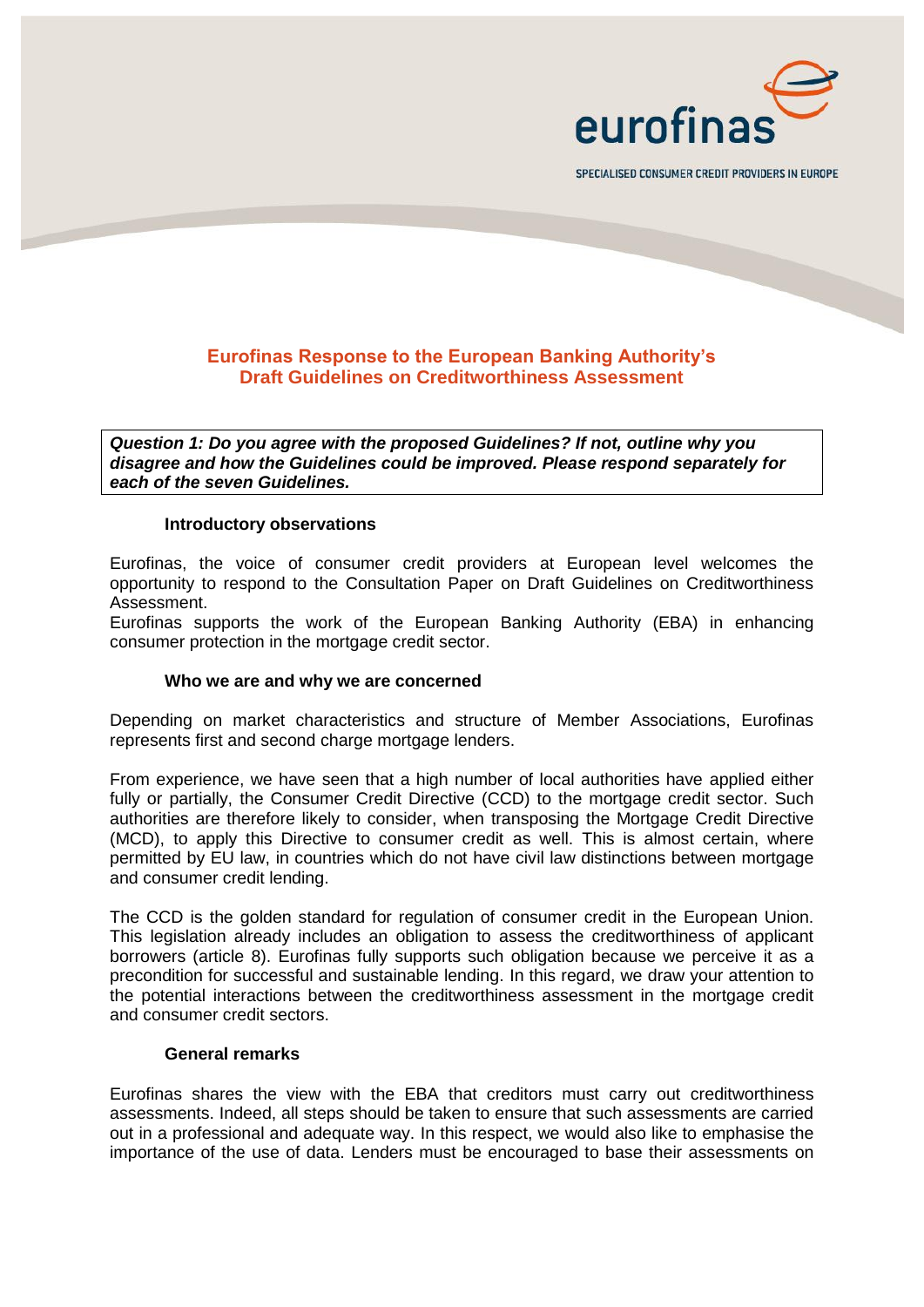the widest range of sources available. Against this backdrop, lenders should however remain free to decide upon suitable systems and relevance of factors.

Importantly, one must appreciate that such assessments are carried out at one particular moment in time. It is essential to take this aspect into consideration when scrutinising the execution of creditworthiness assessments.

We draw your attention to the recent Judgment of the Court of Justice of the European Union in Case C-449/13. This case concerns the application of the CCD's obligation to assess borrowers' creditworthiness<sup>1</sup>. The Court recognised that the CCD "affords the creditor a margin of discretion for the purposes of determining whether or not the information at its disposal is sufficient to demonstrate the consumer's creditworthiness and whether it is necessary to check that information against other evidence".

Eurofinas fully agrees with the EBA that over indebtedness of European households is a serious phenomenon which must be treated as such. However, over-indebtedness can be caused by multiple factors, primarily by certain macro-economic factors and personal circumstances. This has been recognised in a recent study on household over-indebtedness conducted by Civic Consulting on behalf of the European Commission.<sup>2</sup> Nevertheless, several aspects of the Guidelines seem to imply that over-indebtedness or payment difficulties are necessarily the result of inappropriate creditworthiness assessments.

Given that lending practices vary per EU Member State, we believe that the obligations laid down in the Guidelines should be phrased in an appropriately broad manner. Whilst the Guidelines provide sufficient flexibility to encompass the different characteristics of the lending and mortgage systems, some will prove difficult to implement in practice and may even raise issues with regard to legal certainty. Also, it is important to ensure consistency of the guidelines with "Level 1" regulation. In this respect, we are concerned by an increasing liability and litigation risk stemming from the proposed Guidelines.

## **Specific remarks**

## **Guideline 1: Verification of the consumer's income**

(1.1) Eurofinas is of the opinion that an obligation to verify the consumer's income history and any variability over time can be problematic and rather burdensome on creditors. In this respect, we emphasise the importance of the proportionality principle. Yet, proportionality is currently only mentioned in guideline 1.2. In addition, the income history seems to be relevant only with regard to consumers with irregular income (e.g. freelancers). In our view, relevant information relates to the income the consumer receives at the time of applying for the credit and a general estimation of the income to be received in the future.

Eurofinas would therefore like to suggest to EBA to use, instead of "the consumer's income history and any variability over time", the following wording: "including the

 $\overline{a}$ <sup>1</sup> See CA Consumer Finance SA v. Ingrid Bakkaus and others, Case C-449/13, 18 December 2014. More information at: <http://curia.europa.eu/jcms/upload/docs/application/pdf/2014-12/cp140184en.pdf>

 $2$  Civic Consulting of the Consumer Policy Evaluation Consortium, 'The over-indebtedness of European households: updated mapping of the situation, nature and causes, effects and initiatives for alleviating its impact – Part 1 and 2', 4 December 2013, Berlin.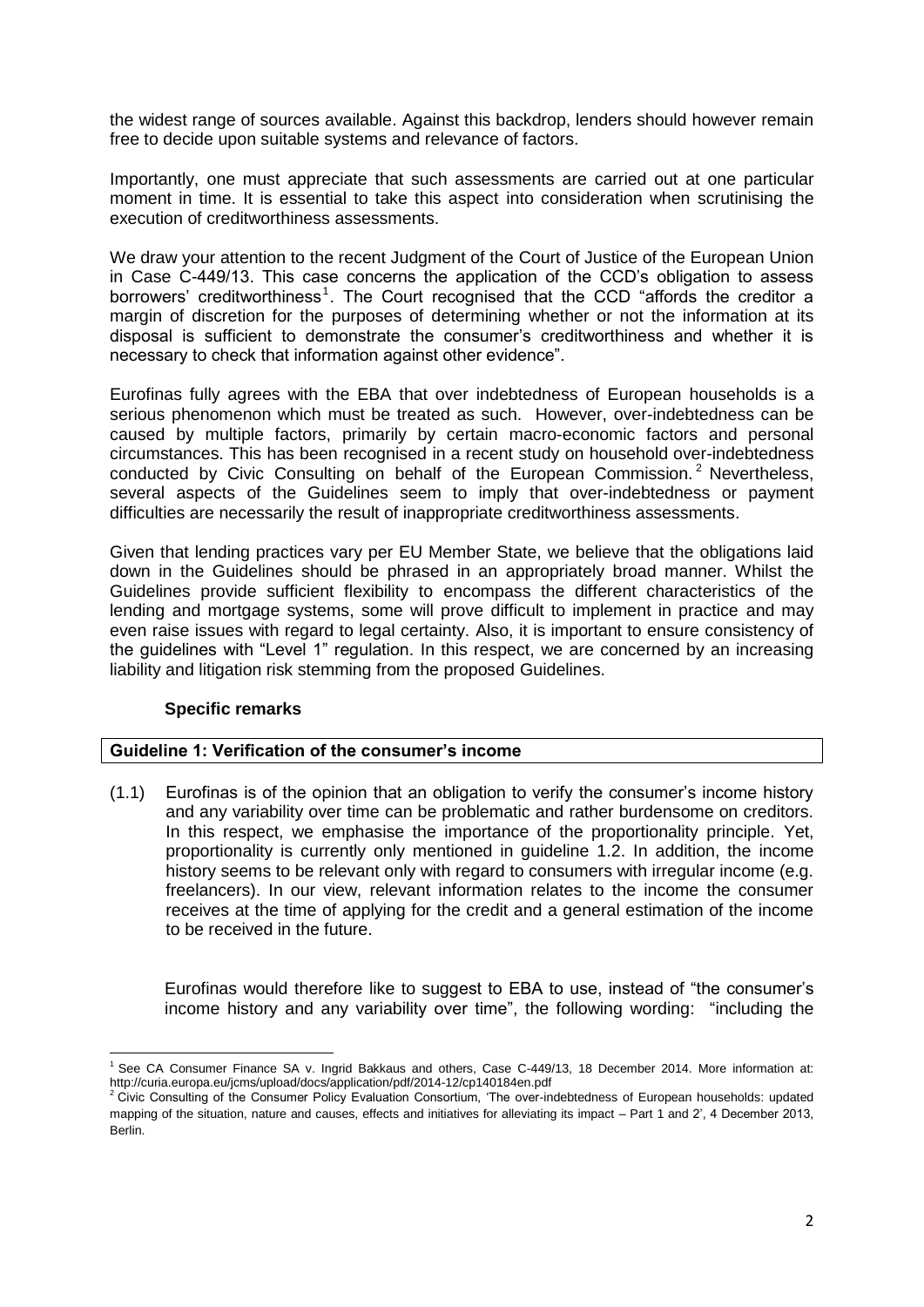consumer's underlying income capacity, and the consumer's income history, if relevant, and any variability over a sufficiently long period of time".

(1.2) Eurofinas would like to point out that the requirement that creditors should use information provided by sources that are independent of the consumer' seems inconsistent with article 20 of the Mortgage Credit Directive. Pursuant to this provision, information used for creditworthiness assessments shall be obtained by the creditor from relevant internal or external sources, including the consumer. We strongly believe that this guideline should not be more restrictive than "level 1" regulation.

Indeed, while the use of external sources can be encouraged, one cannot rule out that in certain circumstances this is simply not relevant (e.g. in case of limited debt history, or when an applicant borrower is self employed). Furthermore, it may not be compatible with the existing available sources for lenders. In this regard, we recall that a very diverse landscape exist across Europe for credit bureaus. The latter may be private or public and collect negative or positive data. It is our view that the use of external sources may simply be more relevant for Member States with more detailed registers.

(1.3) Eurofinas is concerned about the introduction of notions aimed at guaranteeing the quality of the information provided by the consumer, specifically third party verification. For example, would the receipt of a pay slip or tax declaration from the consumer fulfill the third party verification requirement? Or is the intention that a creditor consults a borrower's employer or the tax authority? We are of the opinion that these notions are too vague and would be difficult to apply and justify operationally.

### **Guideline 2: Documentation and retention of information**

(2.1) We propose that, instead of "the creditor should maintain complete documentation of the information that leads to mortgage approval", the EBA should consider using the following "the creditor should maintain records of the relevant information that leads to mortgage approval". Such wording would minimize the documentation which the creditors are obliged to maintain and therefore be in line with the principle of proportionality.

### **Guideline 3: Identification and prevention of misrepresented information**

(3.1) We agree that information provided to consumers should not be misleading. Nevertheless, we find this guideline rather unclear. In addition, the text seems to introduce a subjective standard for creditors to comply with. In our opinion, the Guideline would read better as follows: "the creditor should design loan documentation in a way that avoids the risk that the consumer may misunderstand the information provided by the creditor or credit intermediary"

In addition, it must be clear that the assessment is carried out at the time that the credit agreement is concluded.